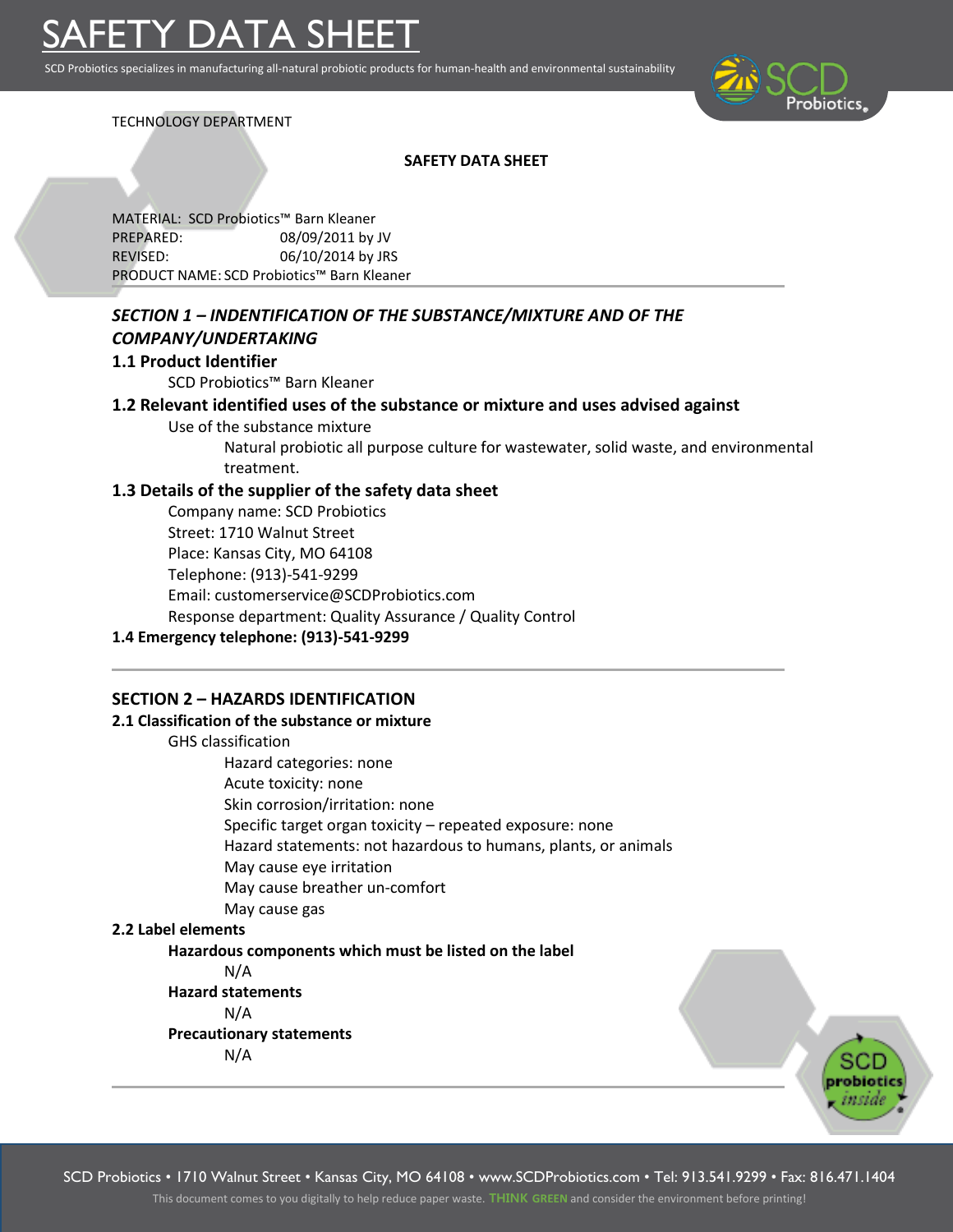# SAFETY DATA SHEET

SCD Probiotics specializes in manufacturing all-natural probiotic products for human-health and environmental sustainability



probiot insid

# **SECTION 3 – COMPOSITION/INFORMATION ON INGREDIENTS**

**3.2 Mixtures**

**Chemical characterization**

Liquid

**Hazard components**

N/A

# **SECTION 4 – FIRST AID MEASURES**

## **4.1 Description of first aid measures**

**After inhalation**

Remove to open and well ventilated area

**After contact with skin**

Stop using and wash skin with fresh water

## **After contact with eyes**

Flush with fresh water

#### **After ingestion**

Drink fresh water

## **SECTION 5 – FIREFIGHTING MEASURES**

**5.1 Extinguishing media**

N/A

## **5.2 Special hazards arising from the substance or mixture**

None

**5.3 Advice for firefighters**

None

## **SECTION 6 – ACCIDENTAL RELEASE MEASURES**

## **6.1 Personal precautions, protective equipment and emergency procedures**

Use appropriate respiratory protection. Wear personal protection equipment.

## **6.2 Environmental precautions**

None

**6.3 Methods and material for containment and cleaning up**

Mop up with fresh water, sewer disposal

**6.4 Reference to other sections**

N/A

## **SECTION 7 – HANDLING AND STORAGE**

## **7.1 Precautions for safe handling**

Keep containers closed when not in used. This product presents weak off-gassing or organic volatiles. Avoid direct or prolonged breathing of off-gas.

## **7.2 Conditions for safe storage, including any incompatibilities**

Store at room temperature. Store in closed containers. Store in an area that is clean, dry and away from ignition source, isolated from all toxic and harmful substances.

SCD Probiotics • 1710 Walnut Street • Kansas City, MO 64108 • www.SCDProbiotics.com • Tel: 913.541.9299 • Fax: 816.471.1404 This document comes to you digitally to help reduce paper waste. **THINK GREEN** and consider the environment before printing!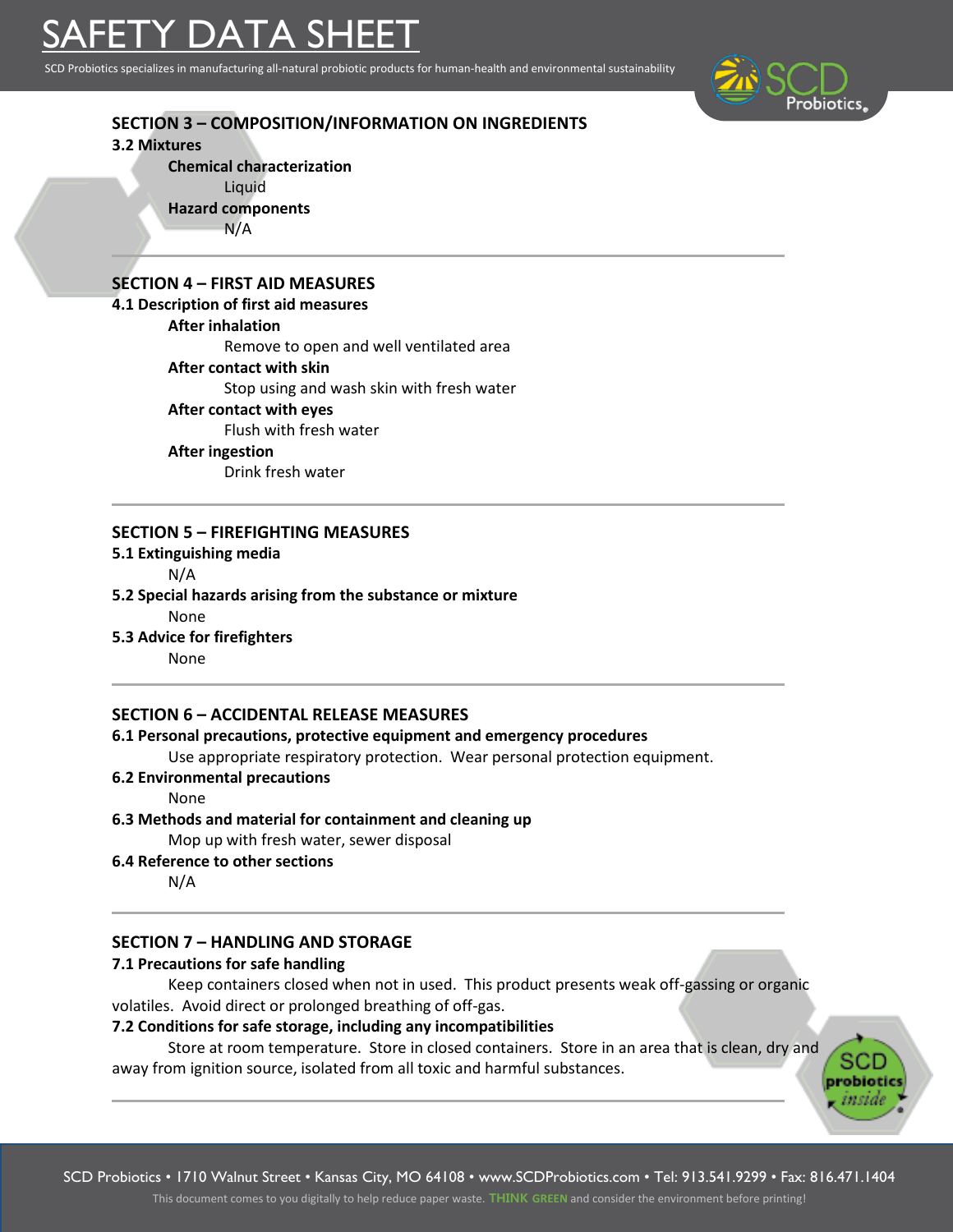SCD Probiotics specializes in manufacturing all-natural probiotic products for human-health and environmental sustainability



| <b>SECTION 8 - EXPOSURE CONTROLS/PERSONAL PROTECTION</b>             |
|----------------------------------------------------------------------|
| 8.1 Control parameters                                               |
| N/A                                                                  |
| <b>8.2 Exposure controls</b>                                         |
| <b>Protective and hygiene measures</b>                               |
| General protection and hygiene measures                              |
| When using, do not eat, drink, smoke                                 |
| <b>Respiratory protection</b>                                        |
| Ensure adequate ventilation, especially in confined areas.           |
| <b>Hand protection</b>                                               |
| General protection                                                   |
| Eye protection                                                       |
| Safety glasses with side-shields, goggles, or face shield if needed. |
| <b>Skin protection</b>                                               |
| General protection.                                                  |
|                                                                      |

## **SECTION 9 – PHYSICAL AND CHEMICAL PROPERTIES**

#### **9.1 Information on basic physical and chemical properties**

Physical state: liquid Color: brown, dark amber Odor: sweet, fermented smell pH: < 3.7 Specific gravity: 1.2 (@ 25°C) Vapor pressure: N/D Vapor density: Air = 1

## **Changes in the physical state:**

Melting point: N/A Boiling point: > 100°C %Volatile by volume: 0 Evaporation rate: equal to water Solubility in water: complete

# **SECTION 10 – STABILITY AND REACTIVITY 10.1 Reactivity** None **10.2 Chemical stability** Stable with no toxic fumes **10.3 Possibility of hazardous reactions** Will not occur **10.4 Conditions to avoid**  None **10.5 Incompatible materials** None

**10.6 Hazardous decomposition products**



SCD Probiotics • 1710 Walnut Street • Kansas City, MO 64108 • www.SCDProbiotics.com • Tel: 913.541.9299 • Fax: 816.471.1404

This document comes to you digitally to help reduce paper waste. **THINK GREEN** and consider the environment before printing!